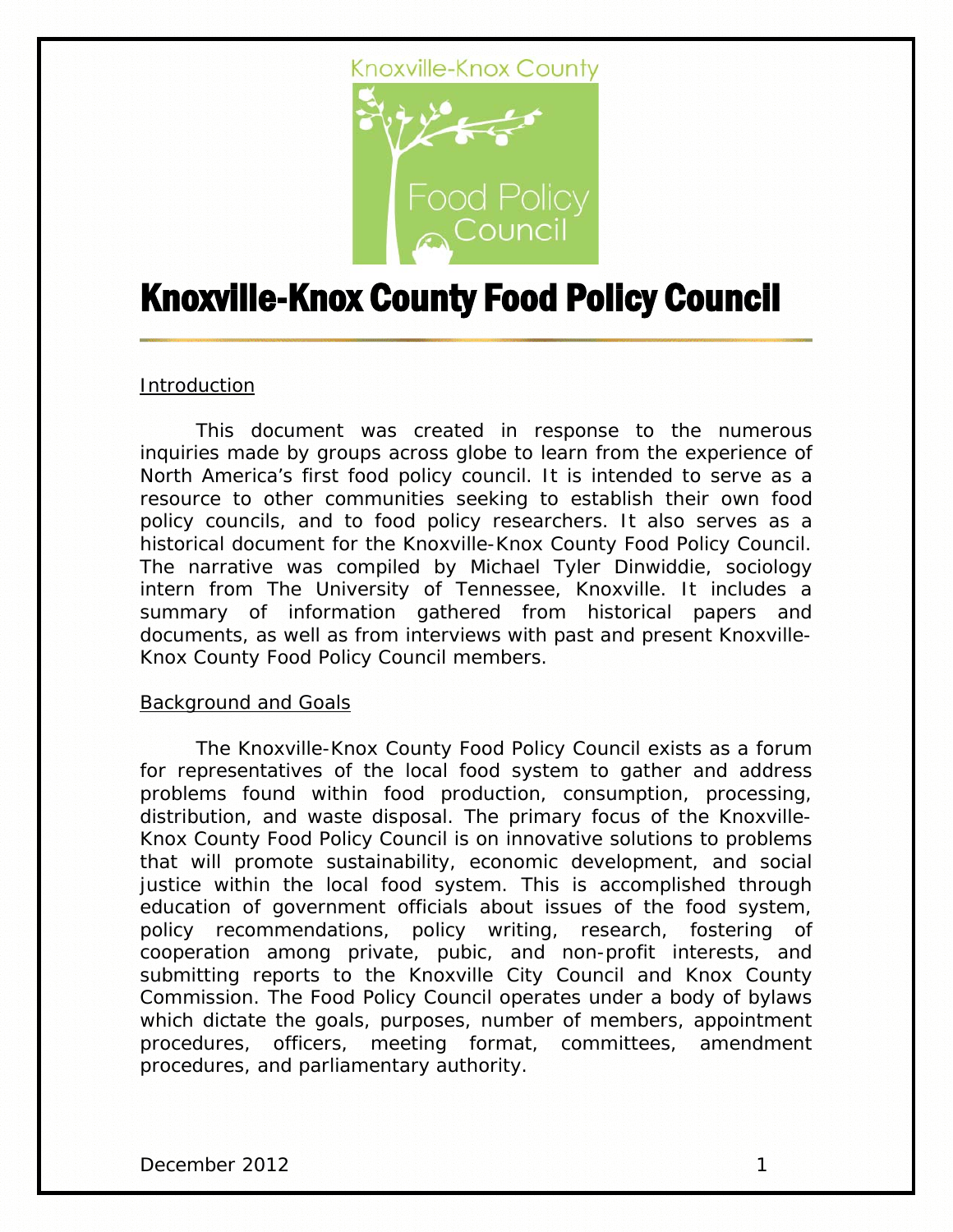The goals of the Knoxville-Knox County Food Policy Council are listed below:

- **Minimize food-related activities that degrade the natural** environment; limit wasteful resources needed for future food production and distribution
- Strengthen the economic vitality of the private food industry
- Improve the quality of food available to all citizens
- **Encourage citizens to accept and consume nutritious foods**
- **Ensure that an adequate and nutritious food supply is available** to all citizens

#### History of the Knoxville-Knox County Food Policy Council

In 1981, a deep recession exacerbated inequities within Knoxville's food supply system. This was disproportionately affecting citizens of low socioeconomic status who were relying on government programs which were facing substantial cutbacks such as food stamps, WIC, and school lunch programs. Among these issues was an increased awareness of the role of food in health and nutrition, as well as dieting. A 1977 report conducted by Robert L Wilson's "Synthesis" class at the University of Tennessee Graduate School of Planning had previously found issues with urban food equity, supply, and cost, and recommended in its conclusion the formation of a city-wide council which would address such issues. Such a council had not existed in any form beforehand in Knoxville, yet the Knoxville Community Action Committee (CAC), born from President Johnson's War on Poverty; however, the CAC been working for years to combat inequalities within the city. The CAC provided staff and was a significant entity in assisting the establishment of the Food Policy Council.

In October of 1981, the Knoxville City Council adopted Resolution R-202-81, calling attention to the issues of Knoxville's food policy system. Specifically, the resolution called for the creation of an inter-agency task force composed of members from various city agencies which would "continually monitor Knoxville's food supply system and recommend appropriate actions to improve the system as needed". The plan for the Food Policy Council was presented at a City Council workshop on April 11, 1982 and The Knoxville Food Policy Council was created on July 1, 1982.

Choosing members for the Food Policy Council followed three criteria: ties to government, working knowledge of the food industry, and experience in neighborhood and consumer advocacy. Other qualities under consideration were a particular person's awareness of food issues, their will to participate and inspire confidence in others, and their objective thought process. Diversity was especially important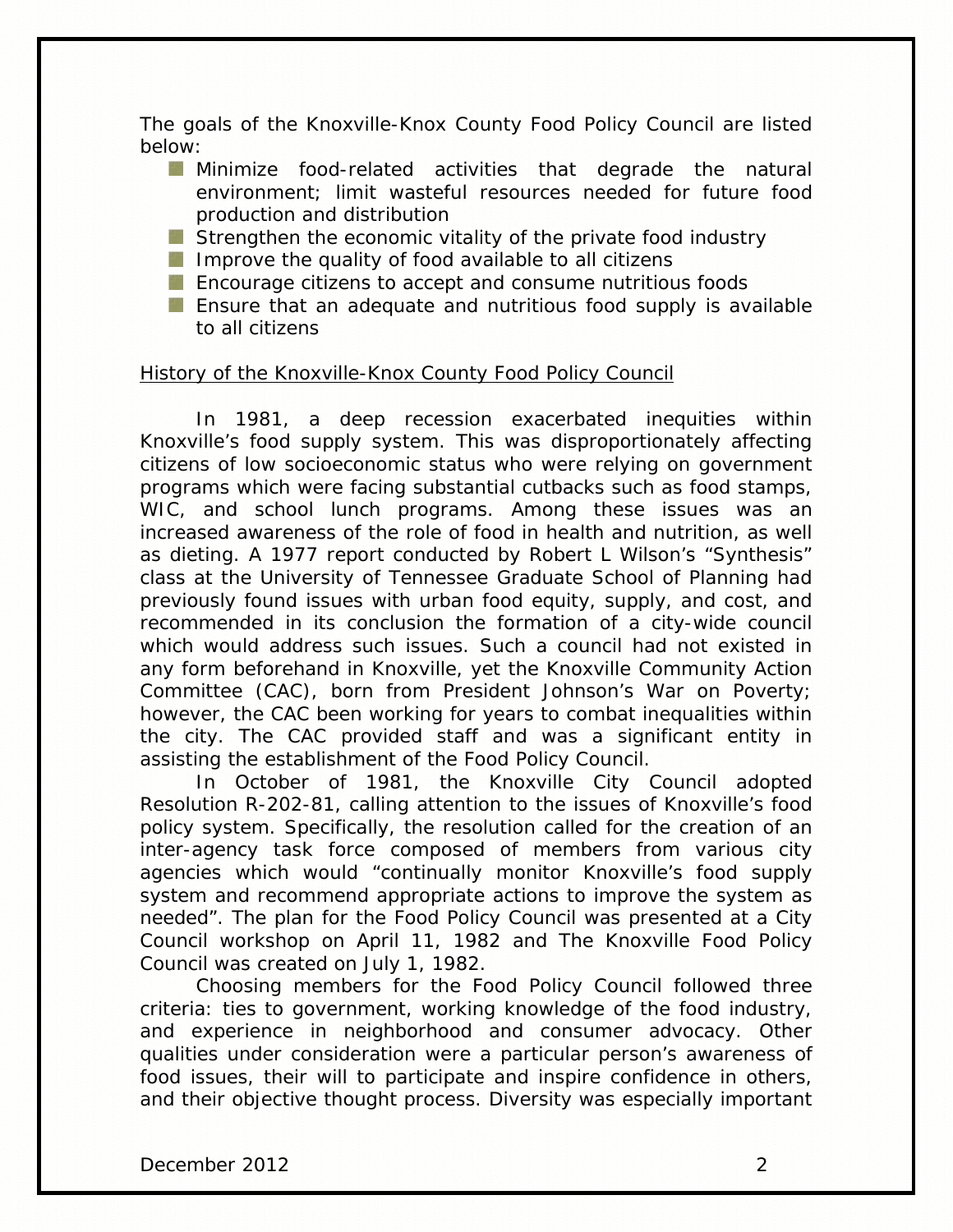as the city mayor at the time, Randy Tyree, desired a sample of various perspectives within the food system, be they consumer/neighborhood advocates, businessmen and women, those from social service agencies, farmers, consumers, and those involved in nutrition and health. Mayor Tyree appointed the first members to one, two, and three year terms, thereafter appointing all members for 3 year terms. This assured continuous change in the composition of the FPC. Mayor Tyree also appointed the first Chairperson and Vice Chairperson, thereafter allowing the FPC to appoint its own leaders.

In addition to the 7 members of the FPC, inter-agency task forces of staff resources were provided to assist in the start-up of the FPC. These resources were provided by:

- **The Community Action Committee's (CAC) Food Supply Project** for logistical and administrative support as well as coordination of the inter-agency task force.
- **The Metropolitan Planning Commission (MPC) for demographic** research, analysis of food distribution patterns, transportation routes, agricultural land use, and locational patterns of food facilities.
- **Department of Community and Economic Development (CED) for** providing technical understanding of food-related economic development, information and analysis concerning public transportation, and counsel on integrating good system goals into overall development plans.

The FPC also appointed several advisory committees to allow various parties a way to be involved in the work of the FPC, such as providing a range of technical viewpoints that were otherwise not available. These advisory committees consisted of: existing foodoriented organizations which would be asked to cooperate as Food Policy Council affiliates, representatives of inner-city neighborhood organizations and civic clubs, and technical advisory groups of specialists with technical competence such as chain store managers, food technologists, etc.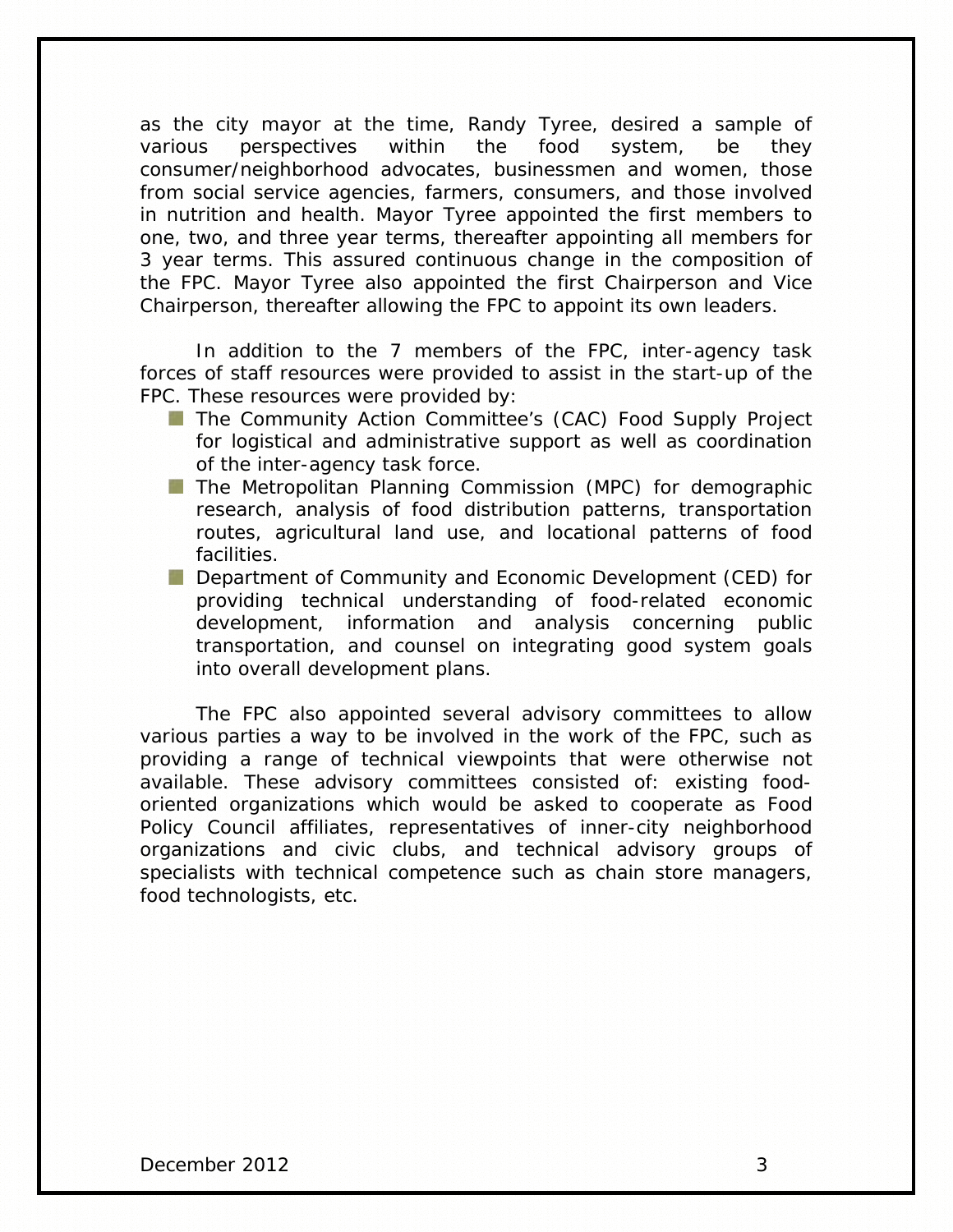First Food Policy Council



In order to further address county-wide food issues, the Food Policy Council was expanded by Knox County resolution in 2002 to 11 members, creating the format that is seen today.

#### Staff and Funding

The Knoxville-Knox County Food Policy Council consists entirely of volunteers from the various segments of the food system. There are no permanent staff members, although during the early stages of the council in the early eighties there were staff from the MPC and CED who devoted a handful of hours of their work week to FPC business. Appointed members receive no pay for their involvement with the FPC and the council is entirely unfunded. However, at times in the past there have been spurts of funding made available for programming.

#### Organizational Structure

Since its inception, the composition of the Food Policy Council has maintained a diverse set of backgrounds. These include, but are not limited to: consumers, government officials, farmers, businesspeople, chefs, social justice advocates, and educators. Currently, the Knoxville-Knox County Food Policy Council consists of 11 members, of which 5 are appointed by the City Mayor and 6 appointed by the County Mayor. The members are appointed to three year terms, and no appointee may serve more than two consecutive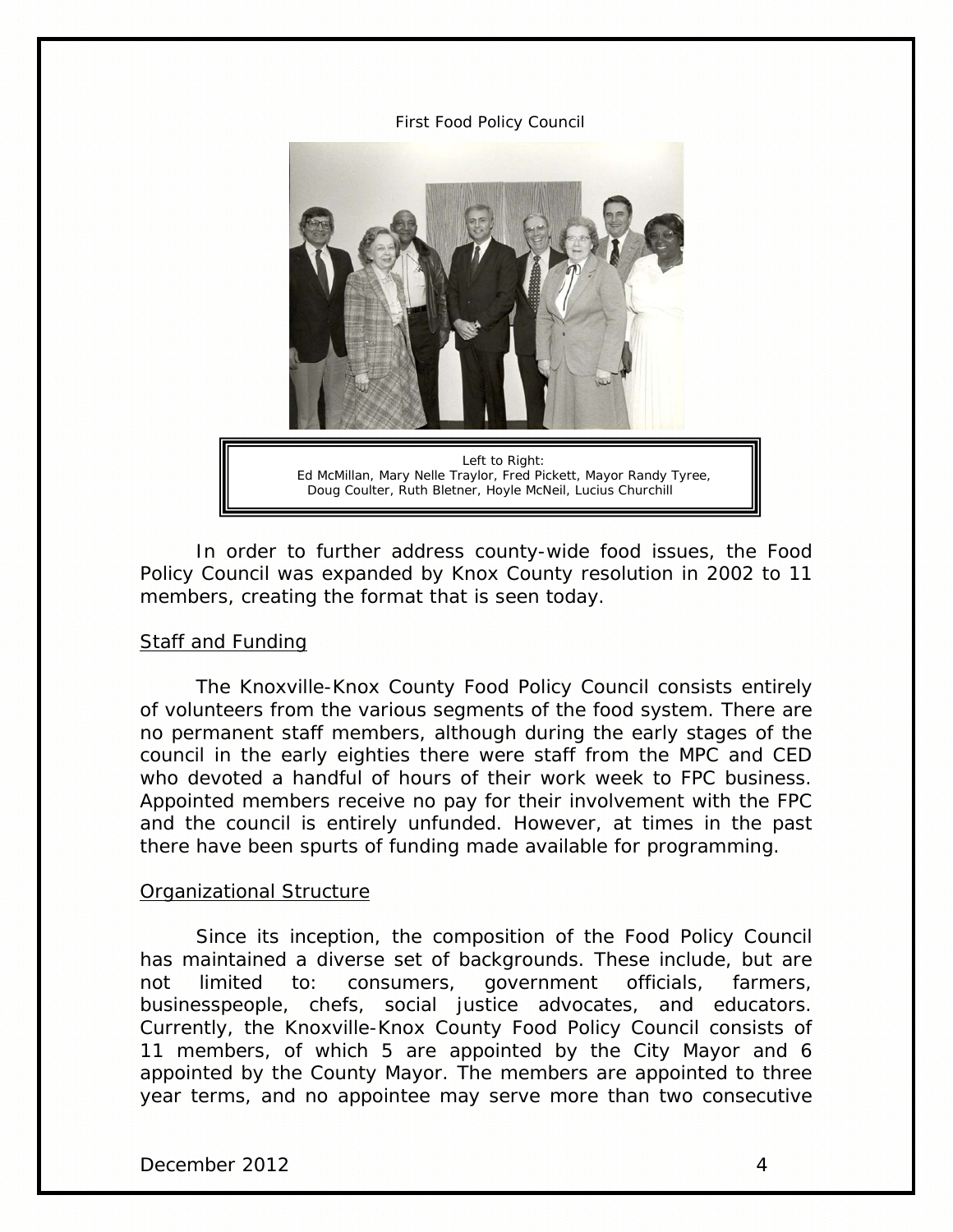terms. Terms are staggered so no more than four appointees' terms expire in a given year. If a vacancy becomes available, the appointment may only be for the length of the current term that has not expired. The council meets once a month. As demanded by the bylaws, there are three officers: Chairperson, Vice-Chairperson, and a Secretary.

Among the duties performed by the officers are:

# **Chairperson:**

- **Preside at meetings**
- **Function as the principal spokesperson for the council**
- Sign official communications from the council
- May appoint committees to perform specific duties related to the council's purpose

#### **Vice-Chairperson**:

- **Preside over meetings, should the Chairperson be absent**
- **May perform other duties of the Chairperson when empowered** by the Chairperson to do so

# **Secretary:**

Ensure minutes are accurate prior to distribution to FPC members

Officers are elected during the October meeting, when nominations are made from the floor. If an office is contested, it is decided by voting by secret ballot. Officers' terms begin at the start of the calendar year and continue for one year until a successor assumes office. No person may serve more than two consecutive terms in the same office. If an officer resigns or is unable to serve, the Nominating Committee will place names in nomination for the election of a replacement at the next regular meeting. An officer may be recalled by a majority vote of the full membership at a regular or called meeting of the Food Policy Council.

#### Notable Food Policy Council Accomplishments

Cooperation with the Knoxville Transit Authority to establish and promote a grocery bus which provided transportation for citizens to local food markets for a price of \$1 round trip. FPC involvement included establishing contact with the KTA to start the bus, creating and distributing flyers to promote the project, and contacting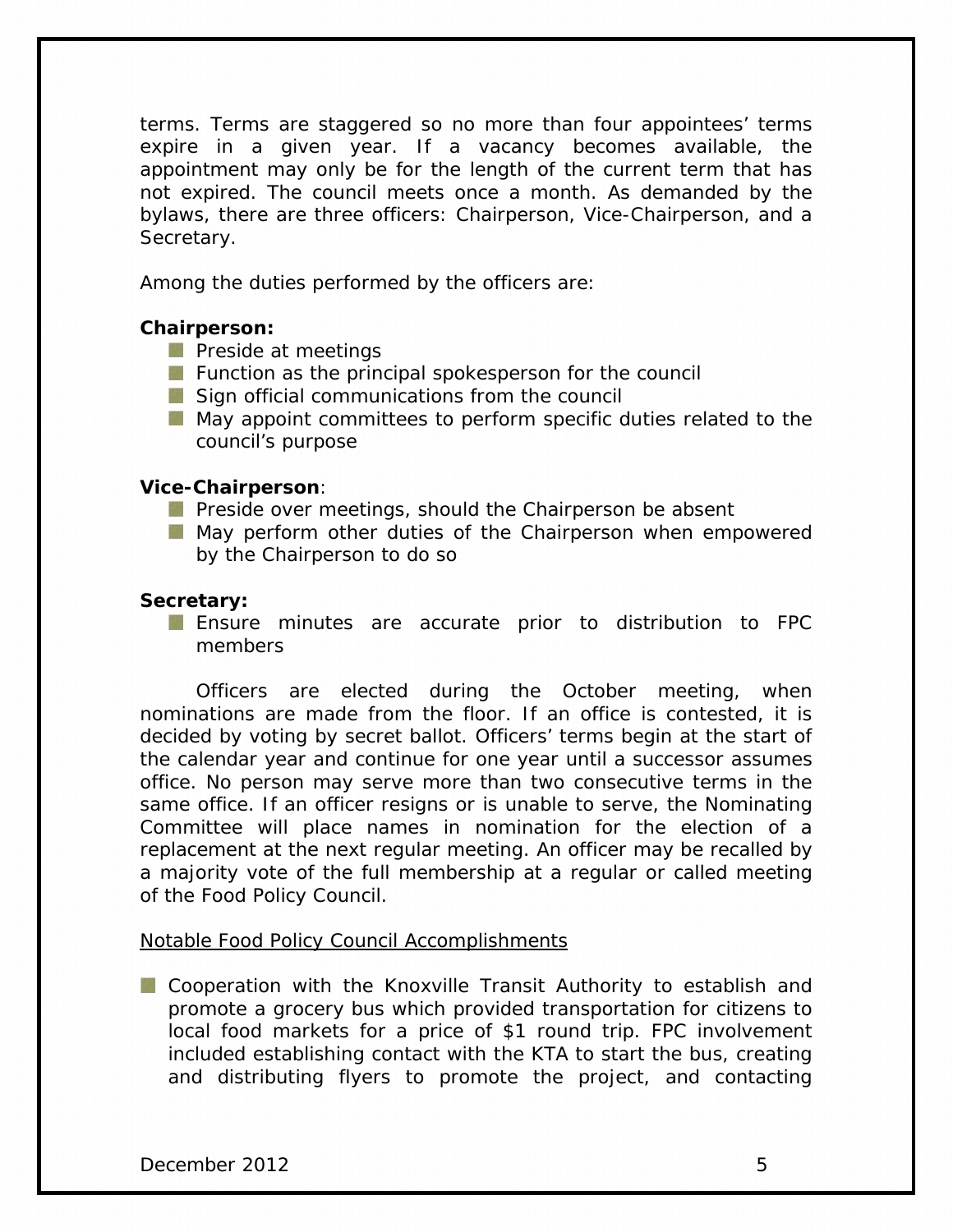community leaders who represented areas that had a need and/or interest in using the bus.

- **Maintaining regular contact with the City Council and County** Commission over food issues through regularly published reports and newsletters.
- **Conducted a 2006 study on Food Insecurity in Knox County. The** study provided valuable data which revealed: barriers to participation in Mobile Meals, increased food stamp usage, and an increasing number of uninsured individuals due to TennCare modifications.
- **Encouraged policy makers in the Tennessee State Senate Education** Committee to support the Tennessee School Nutrition Law which would expand school nutrition programs. This was done by corresponding with the Tennessee Senate Education Committee in 1983.
- Sent requests to the Knoxville Transportation Authority Board that bus lines be extended so that riders from impoverished areas would have access to grocery stores. The bus routes were subsequently altered in favor of the FPC's recommended changes in 1983.
- **Conducted the Inner City Store Survey in 1991, which found a** significant decrease in the number of grocery stores serving inner city residents
- Formed a report in 1996 which recommended to the Knoxville City Council that they respond to increasing population and land pressures which were having a significant impact on the production and distribution of food in the community
- **Conducted public hearings in 1994 with Citizens at Risk Due to an** Inadequate Diet. These hearings found that the emergency food system in Knoxville was under alarming stress
- **Established the Calorie Conscious Consumer Award program which** recognized restaurants and food stores that actively support low calorie food choices.
- **Creation of the Tenn. K.A.R.E.T (Knoxville Area Recognition of** Excellence Today) Awards which recognized exceptional individuals or programs within the Knox County food system.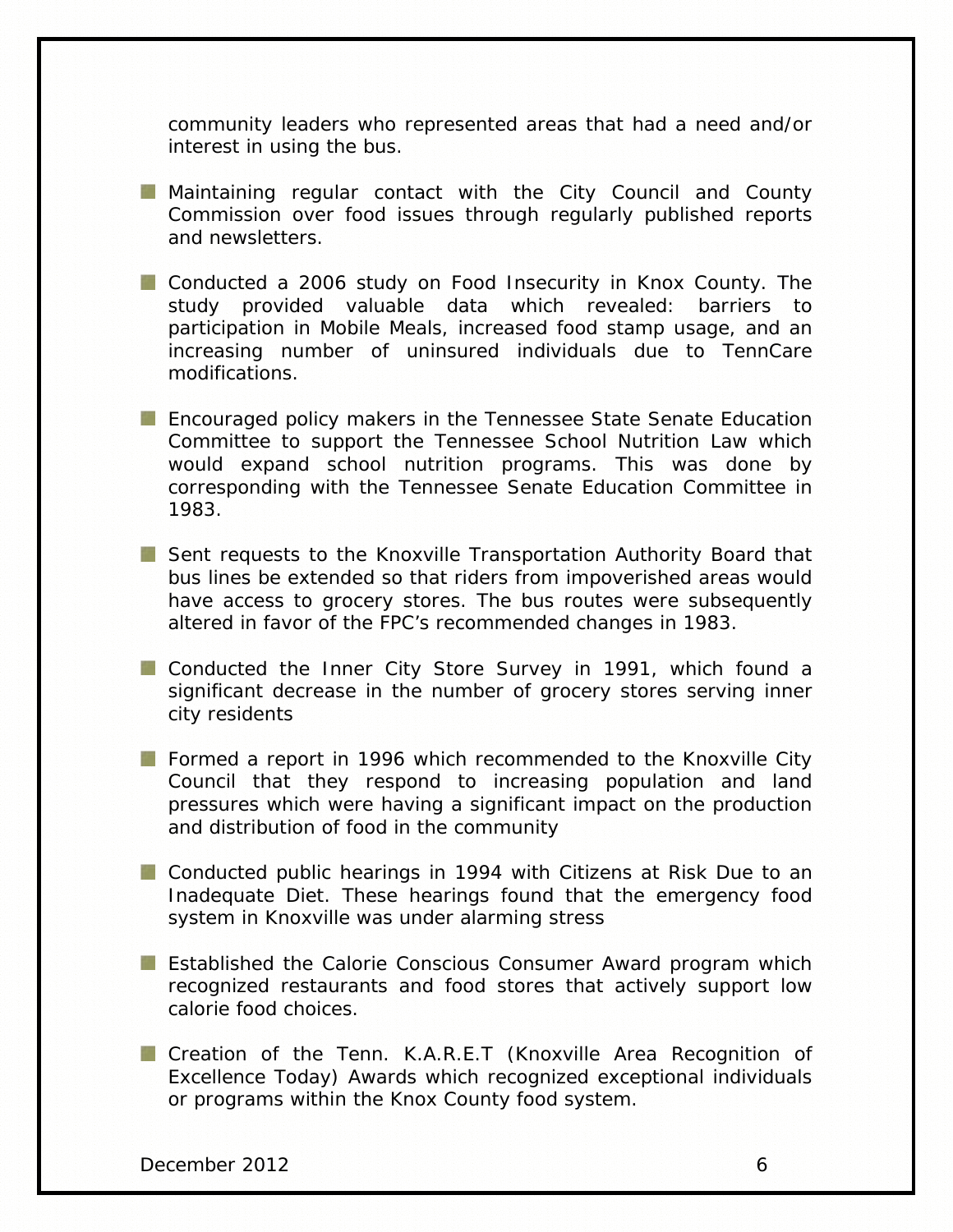Developed a policy statement on food distribution to be proposed to the City Council as an addition to the General Development Policy, the City's general plan.

- **I** Issued a position paper in support of a Nutrition Education Specialist for the Knox County School System in 1993. The duties defined in the description of the position involved: "developing and implementing a nutrition education curriculum, coordinating nutrition education with other curricula, providing in-service education and consultation for all school staff, and educating and working with community/parent groups to gain their support for improved nutrition. "
- **Partnered with the University of Tennessee Department of Nutrition,** graduate public health nutrition program, to conduct community assessments. In a 2008 assessment, students used standardized methods to gather food price information in each of the twelve Knoxville-Knox County planning sectors, and found that the price of the standard "market basket" of food in the lowest income sector was \$20 higher than the price in the highest income sector. The findings were published in the Knoxville News Sentinel and shared with policy makers.
- **Convened a series of community meetings in 2010 to explore the** feasibility and barriers to expanding Knoxville's network of community gardens. The council subsequently enlisted assistance from a University of Tennessee public health intern to publish a comprehensive toolkit and guide for community gardeners in Knoxville and Knox County. Community input also encouraged the City of Knoxville to examine policies and ordinances regarding community gardens.
- **Partnered with the Knox County Health Department in 2012 to host** "Eat, Play, Live Knoxville." 352 community members participated in Eat, Play Live 2012, beginning with a leadership breakfast for elected officials and community leaders which included a celebration of the FPC's 30<sup>th</sup> anniversary. Eat, Play, Live 2012 also included a movie screening and a day of hands on workshops and learning sessions. This culminated in 200 community members taking pledges to engage in activities to improve their personal health and the health of the community.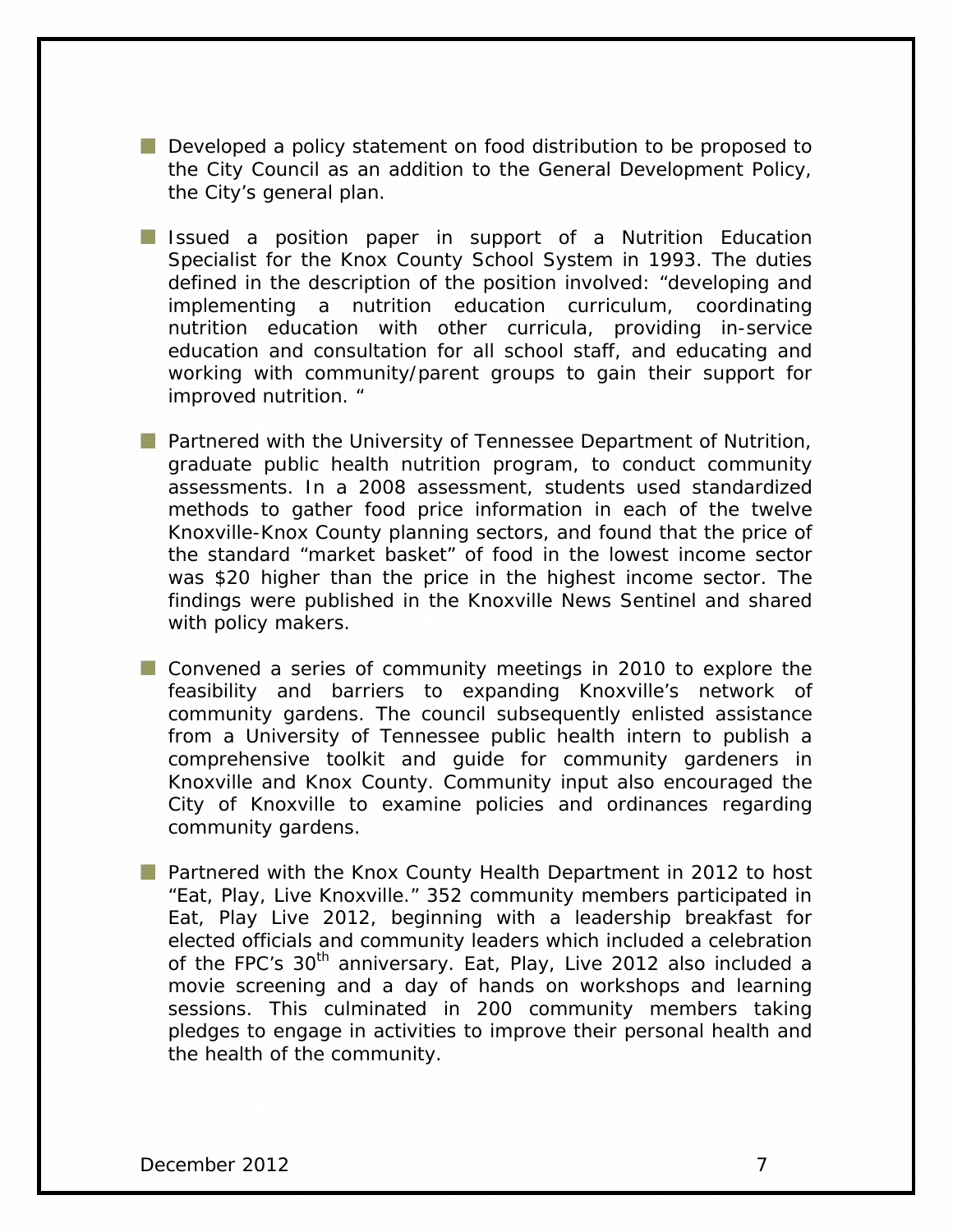The following section contains the information obtained during the interview process for this case study. Five interviewees were selected based on length of time and period of time served on the council. Diversity of background in government, business, non-profit, or education was also considered. The interviews have been condensed in order to better examine the various themes which appeared during the interview process. The names and biographical sketches of the interviewees can be found at the end of the section.

#### **Motivation for involvement.**

The various interviewees revealed a wealth of reasons for their involvement with the Food Policy Council. Concern for marginalized people through the avenue of food, desiring a sustainable food system, wanting a healthier population and serving the community were a few reasons provided. The scope of the Food Policy Council was also an attractive aspect of the organization, as it brought to light issues of food equity and sustainability that are normally not "on the radar" with politicians or agency leaders. Prior knowledge and experience with the committees, functions and objectives of the Food Policy Council was also a contributor to the desire to become involved for some of the members.

# **Desired outcomes of involvement.**

The desired outcomes of participation within the Food Policy Council were the bringing of people together from various sectors of the food system to work toward a goal, increasing the access to transportation for disadvantaged people who needed food, the sustainability of the Food Policy Council itself as well as its objectives, being able to know what resources were available and where the gaps within the community were, and overall a more equitable food system in which barriers to food access, sustainability, and viability of local producers were all eliminated or reduced.

# **Understanding of the Food Policy Council's approaches to public policy.**

The Food Policy Council uses a cooperative approach to determining which policies to support and how the city leaders would be encouraged or advised on particular policies. This involves a process of identifying an issue, having discussion about issue and policies that affect it, and then advocating or discouraging a policy through community forums or letters to government officials. Political feasibility does play an issue in determining what can be supported by the council or not, depending on the perspective of those in power. Having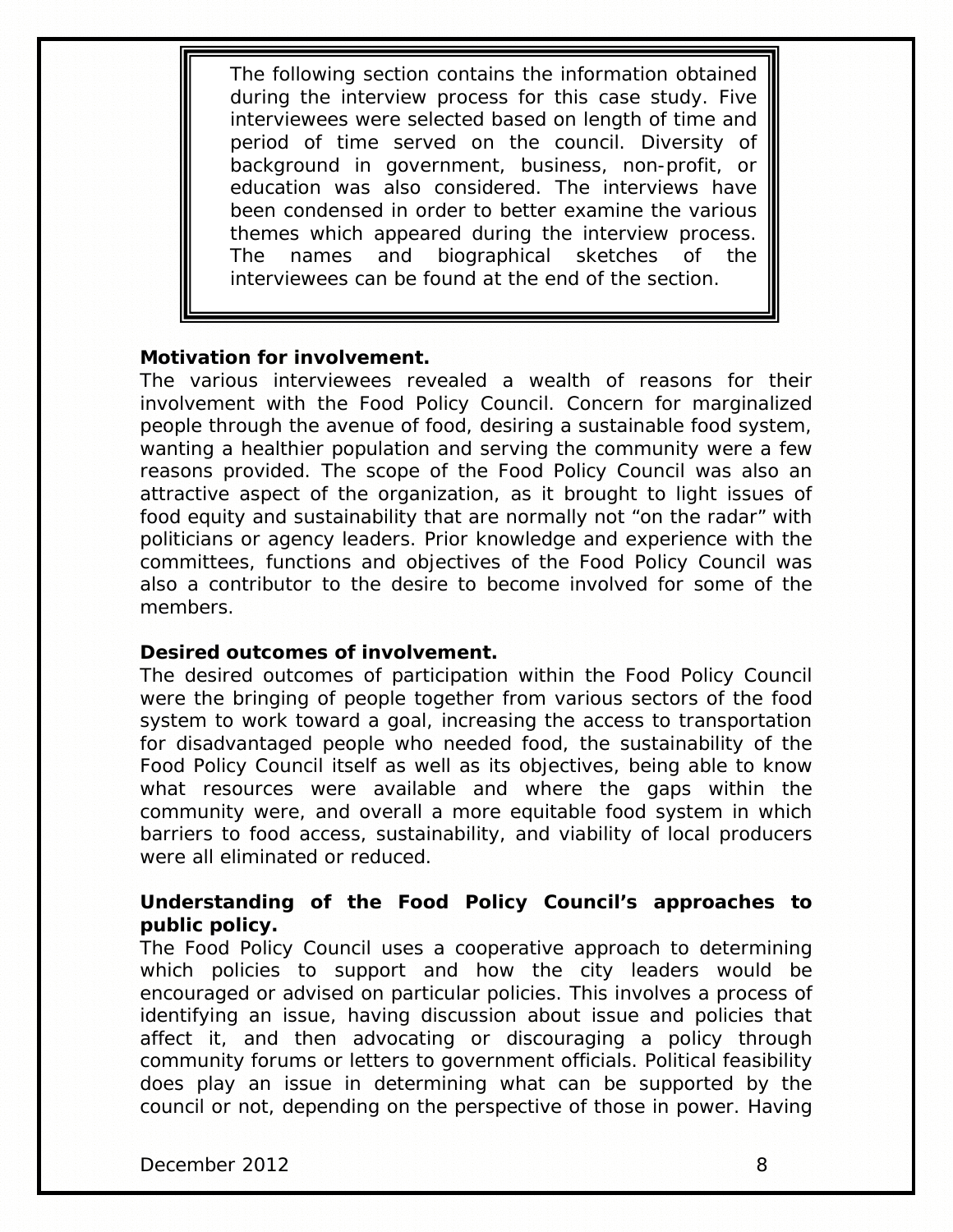consultants or members with an understanding of the policy process is always helpful, and working toward results that a common person could look at and understand is very important.

#### **Key Planning and Development Steps for the FPC.**

The key steps for planning and development are: gathering information about needs from people, garnering support from community agencies, publicizing community meetings, and helping to transport people to the meetings. Maintaining a good working relationship with the government is also important.

#### **Organizational structure and membership.**

When the council was formed, 7 members were appointed as it was a nice, manageable number. Later, 11 members were appointed after the council was expanded into the county, as it was a solid, balanced number that lessened the risks of not enough interests being represented due to appointing too few members and of subgroups forming due to appointing too many members. It is also important to note that there is no limit to adding associate members for additional advice and assistance on projects.

# **The Food Policy Council's Biggest Successes.**

- The formation of the Food Policy Council itself to address the need for an equal and nutritious food supply.
- **Expansion of KAT bus routes**
- **EXPERIGE 2018** Expansion of school breakfast and lunch programs
- Support of the hen ordinance, which overturned the illegality of hens within the City of Knoxville
- **Encouragement of community gardening and local food producing**
- **Extrablishment of the Calorie Conscious Consumer Project**
- **Extrablishment of a food monitoring system**
- **Hosting of community meetings which gave the council information** on what was important to the community
- Formation of a mapping project with the Metropolitan Planning Commission to examine locations of grocery stores and farmland

# **The Food Policy Council's Biggest Failures, Frustrations, and/or Challenges.**

- **F** Failure to effectively assist in the establishment of a 5 Points grocery store during the 1980s
- Failure of getting people to buy better food
- **Inability to sustain the Calorie Conscious Consumer Project or food** monitoring system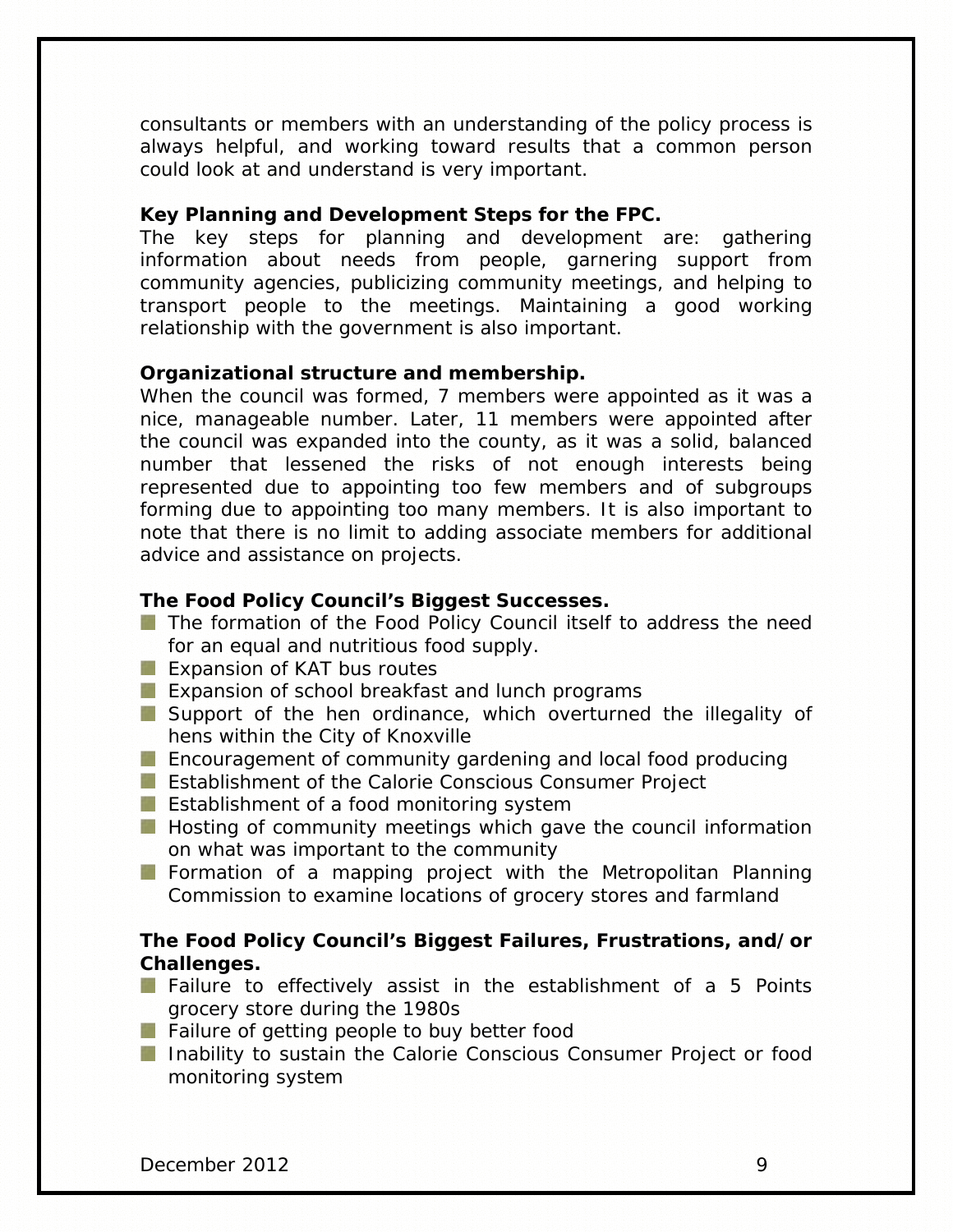- **Continuously having people on the food policy council who** understand the objectives of the council and the concepts of food equity and sustainability involved
- **Challenge in trying to decide which focused direction to go in, given** the diverse makeup of members on board

# **Importance of Diversity within the membership and lack of representation from particular interests.**

Diversity is one of the most critical pillars of any Food Policy Council. The most important segment of the population to include are those who are disadvantaged in terms of their ability to participate within the food system. Also, connections to businesses, both small and large, government, and health care organizations are critical. It is important to foster open relationships in which everyone is respected and in which there is a sense of working toward a shared goal. Some diversity issues the council has experienced is low African-American representation, low Hispanic representation, historically low farmer participation (in part due to the initial focus of the council on the city only), and businesspeople from small community convenience stores.

#### **Most Effective Ways to Encourage Participation and Attendance**

The most effective way to encourage attendance is the annual retreat. These offer valuable opportunities to plan projects and workshops which help identify what and who is going to be involved in a particular project, what their objectives are going to be, and who is going to benefit. These give members a sense of knowing about their community and the issues confronting them, as well as a sense of responsibility. Promoting meetings or hearings within organizations like businesses or schools helped as well. It is important to have issues on the agenda that matter to people. Finding people to become involved within the council who have the will to volunteer and who considering being a member on the Food Policy Council a unique honor and opportunity is essential.

# **Advice to Other Communities Hoping to Establish a Food Policy Council.**

It is extremely important to have cooperation between agencies from nonprofit, government, and private sectors as well as including people who experience issues of food access, equity, or nutrition. Changing with the times and having a clear set of written goals is critical. Recruit healthy, balanced people who have a heart for your particular community, and know what your mission is. Have the legislative mandate to form the food policy council, as having one will allow it to stay in existence. Maintain diverse geographic and sector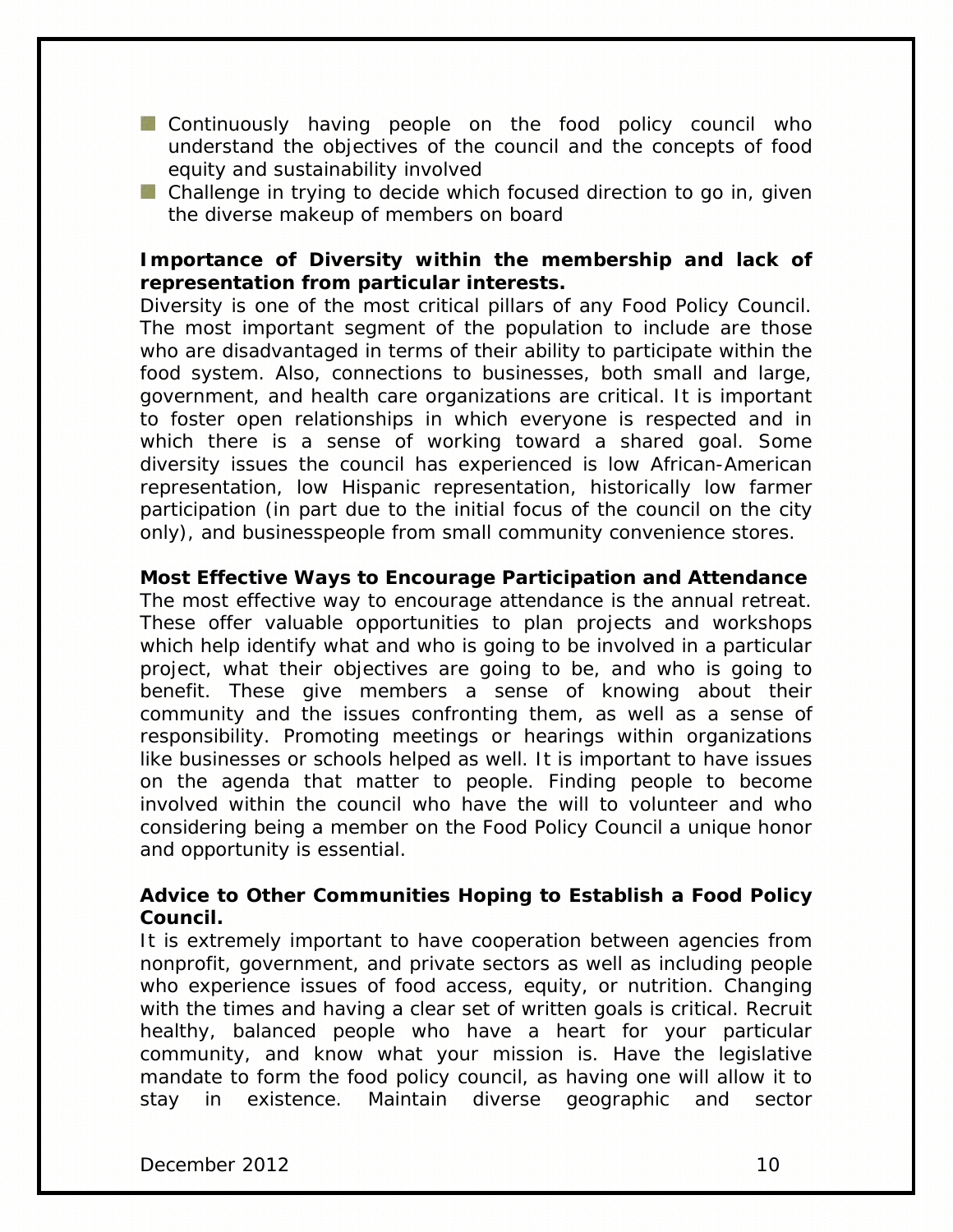representation among members, and have staff help and make good use of who the council is advisory to and how the council advises them. A healthy turnover in leadership is also helpful, in that it provides fresh insights on food system issues. It is good to narrow your focus, but be careful not to lose sight of other problems that may be present that need to be addressed.

#### **The Future of the Food Policy Council**

The members interviewed had various hopes for the future of the council. Among these was a hope to see a further emphasis on locally grown foods and local farmers market, as well as educating children more during their early pre-school and grade school years on nutrition. There is also a desire that the council does not leave behind the people with the greatest need and that it is able to be forward thinking so it may properly prepare for a time when enough federal funds may not be available to support the affected populations. There is also the hope to see people attracted to the council with the knowledge and insight to work towards adequately addressing the needs of the community.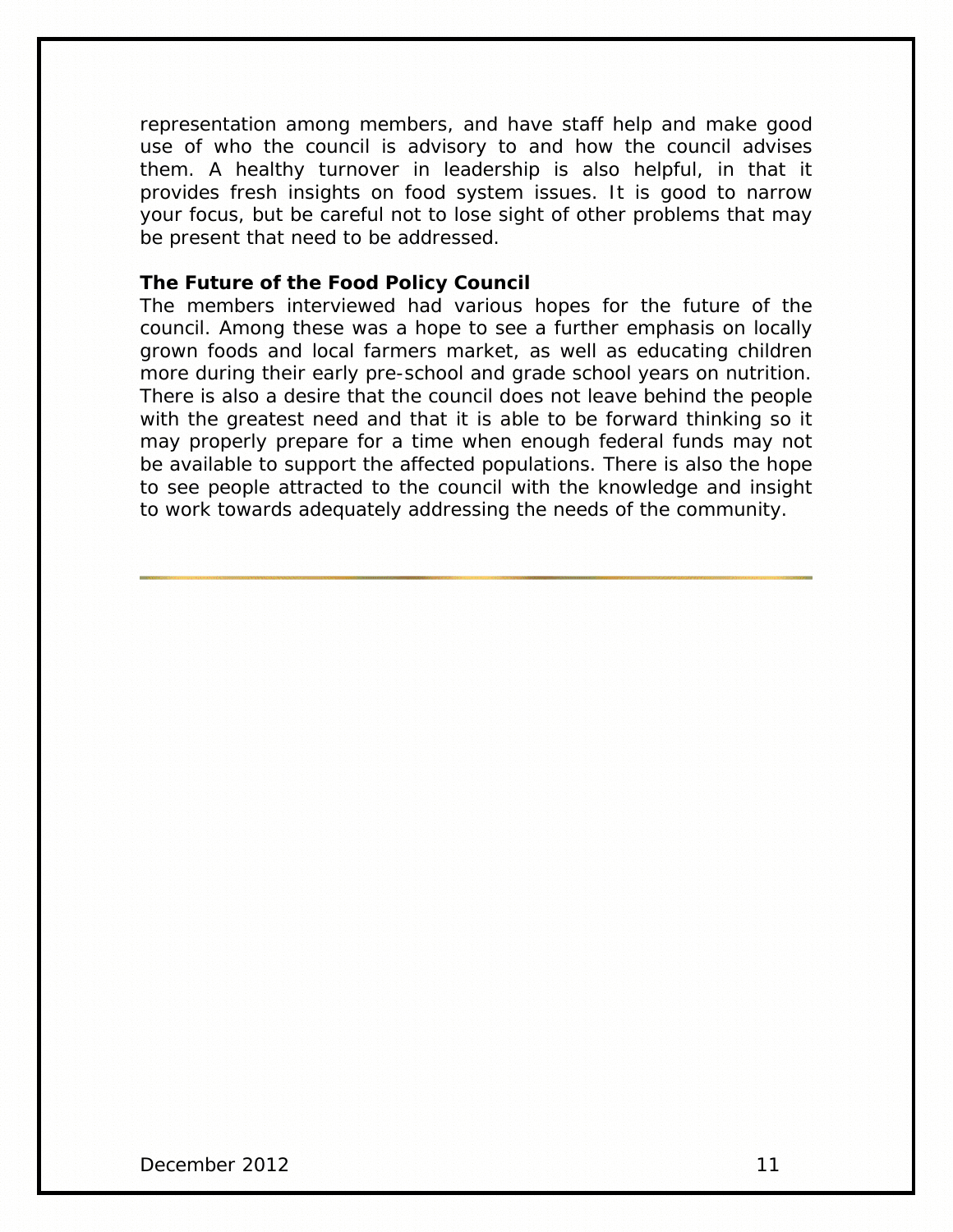The following individuals were interviewed for this project:

**Dixie Petrey**

Lead staff from 1982-1992

#### **Biographical Background**

Mrs. Petrey is the eldest of four, and was raised in many locations throughout the United States. She obtained her degree in elementary education at the University of Redlands in Southern California. After arriving in Knoxville in the 1970s, she continued her active community involvement as a community organizer and later a full time staff member at the Community Action Committee. During her 13 year tenure at the CAC, Mrs. Petrey functioned as lead staff for the Knoxville Food Policy Council and was instrumental in advocating for its creation. She continues her community involvement to this day near her home outside of Knoxville.



**Susan Rothchild** Member: 1988-1991

#### **Biographical Background**

Mrs. Rothchild currently owns and operates Rothchild Catering in West Knoxville. She began her tenure on the FPC in the late 1980s after responding to a request from Mayor Victor Ashe that she be appointed. During her time on the FPC, she brought a valuable small-business perspective, and has contributed to food equity and sustainability by donating materials to Beardsley Community Farm as well as having her business grow some of their own herbs used for cooking.

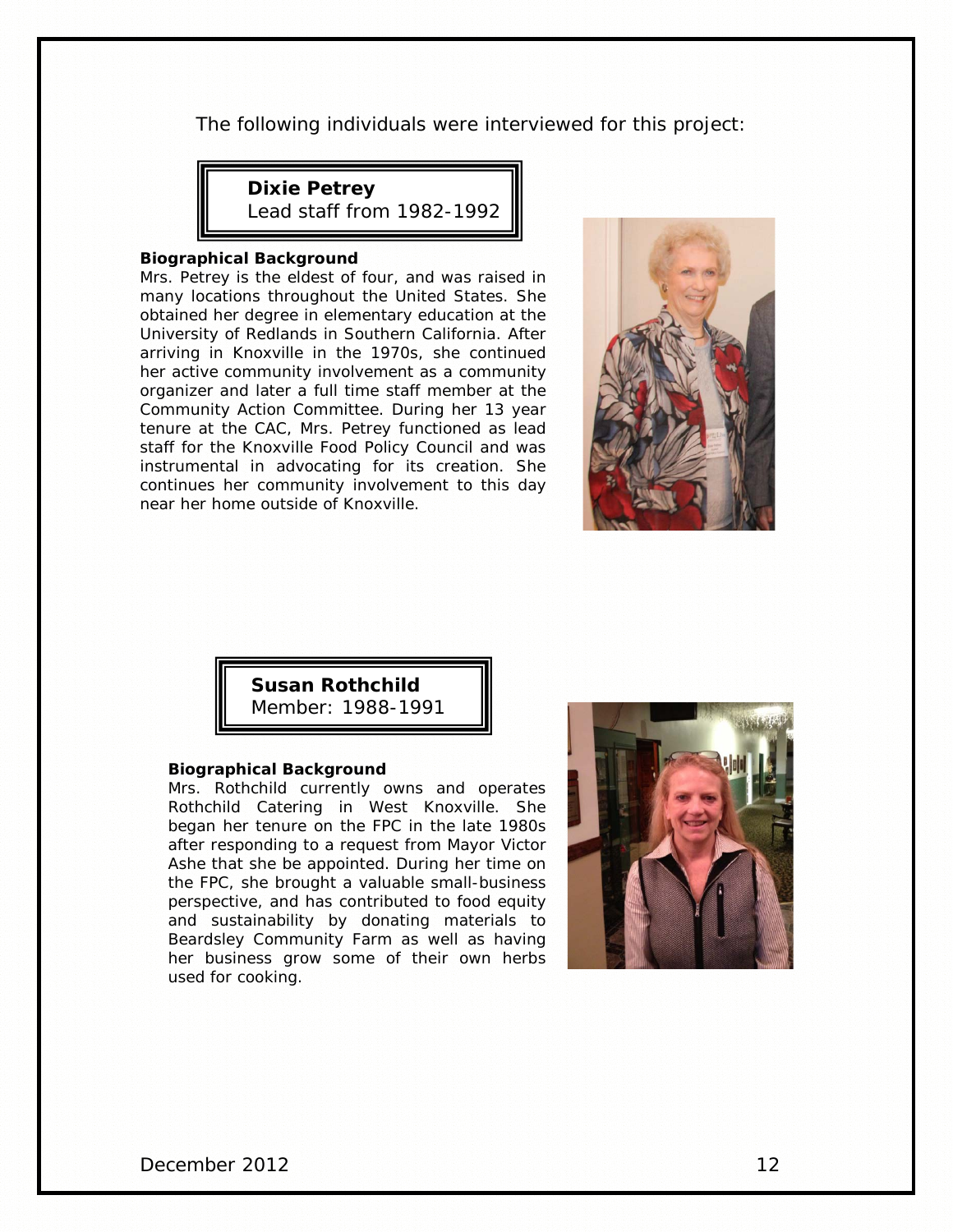# **Betsy Haughton** Member: 1990-1999

#### **Biographical Background**

Dr. Haughton is currently Professor Emeritus at the University of Tennessee's Department of Nutrition in Knoxville, Tennessee. Prior to her arrival to Knoxville in 1983, Dr. Haughton held various positions related to public health nutrition in Vermont, New York, and New Jersey. In addition to these, Dr. Haughton has authored and co-authored a wealth of publications in the nutrition field. She first became familiar with the Knoxville Food Policy council during the eighties by attending meetings and working closely with then-member Mary Nelle Traylor. After becoming an appointed member in 1990, Dr. Haughton served twice as Chairperson before leaving the council in 1999.



**Carolyn Perry-Burst** Member: 1996-2007

#### **Biographical Background**

Mrs. Perry-Burst is currently a nutrition supervisor for Knox County Schools and works extensively in nutrition education, wellness, dietary guidelines, and regulation. She obtained her MS in Nutrition Science with a minor in Public Health from the University of Tennessee, and thereafter worked at Knox County Health Department for 24 years. She was very involved with the FPC during her time at the health department, and prior to her involvement as an official member she worked extensively with the council's Health Committee.